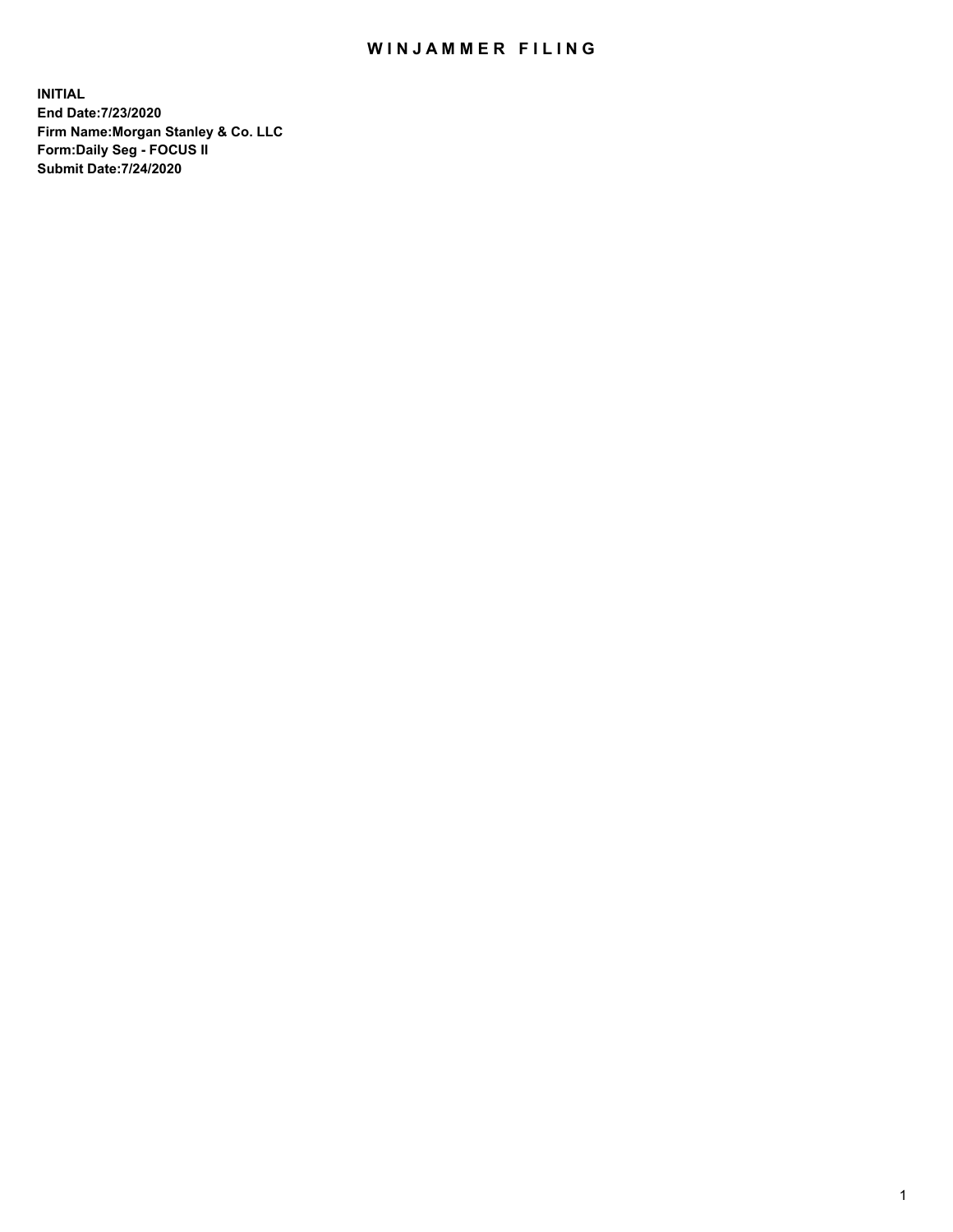**INITIAL End Date:7/23/2020 Firm Name:Morgan Stanley & Co. LLC Form:Daily Seg - FOCUS II Submit Date:7/24/2020 Daily Segregation - Cover Page**

| Name of Company                                                                                                                                                                                                                                                                                                                | Morgan Stanley & Co. LLC                                |
|--------------------------------------------------------------------------------------------------------------------------------------------------------------------------------------------------------------------------------------------------------------------------------------------------------------------------------|---------------------------------------------------------|
| <b>Contact Name</b>                                                                                                                                                                                                                                                                                                            | <b>Ikram Shah</b>                                       |
| <b>Contact Phone Number</b>                                                                                                                                                                                                                                                                                                    | 212-276-0963                                            |
| <b>Contact Email Address</b>                                                                                                                                                                                                                                                                                                   | Ikram.shah@morganstanley.com                            |
| FCM's Customer Segregated Funds Residual Interest Target (choose one):<br>a. Minimum dollar amount: ; or<br>b. Minimum percentage of customer segregated funds required:% ; or<br>c. Dollar amount range between: and; or<br>d. Percentage range of customer segregated funds required between:% and%.                         | 235,000,000<br><u>0</u><br><u>00</u><br><u>00</u>       |
| FCM's Customer Secured Amount Funds Residual Interest Target (choose one):<br>a. Minimum dollar amount: ; or<br>b. Minimum percentage of customer secured funds required:%; or<br>c. Dollar amount range between: and; or<br>d. Percentage range of customer secured funds required between:% and%.                            | 140,000,000<br><u>0</u><br><u>0 0</u><br>0 <sub>0</sub> |
| FCM's Cleared Swaps Customer Collateral Residual Interest Target (choose one):<br>a. Minimum dollar amount: ; or<br>b. Minimum percentage of cleared swaps customer collateral required:% ; or<br>c. Dollar amount range between: and; or<br>d. Percentage range of cleared swaps customer collateral required between:% and%. | 92,000,000<br><u>0</u><br><u>00</u><br>00               |

Attach supporting documents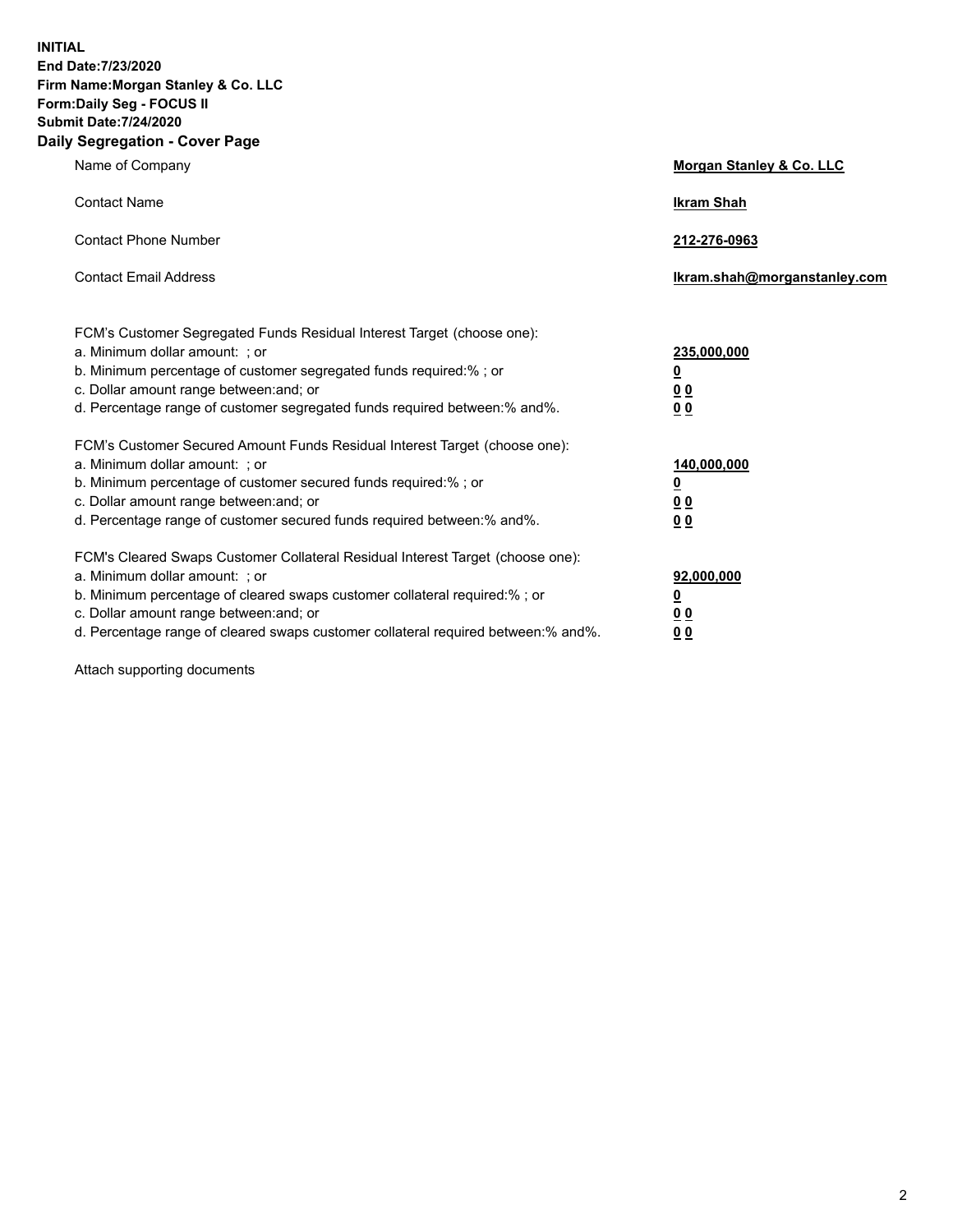## **INITIAL End Date:7/23/2020 Firm Name:Morgan Stanley & Co. LLC Form:Daily Seg - FOCUS II Submit Date:7/24/2020 Daily Segregation - Secured Amounts** Foreign Futures and Foreign Options Secured Amounts Amount required to be set aside pursuant to law, rule or regulation of a foreign government or a rule of a self-regulatory organization authorized thereunder **0** [7305] 1. Net ledger balance - Foreign Futures and Foreign Option Trading - All Customers A. Cash **4,003,083,389** [7315] B. Securities (at market) **3,174,025,869** [7317] 2. Net unrealized profit (loss) in open futures contracts traded on a foreign board of trade **601,851,412** [7325] 3. Exchange traded options a. Market value of open option contracts purchased on a foreign board of trade **9,290,525** [7335] b. Market value of open contracts granted (sold) on a foreign board of trade **-16,172,470** [7337] 4. Net equity (deficit) (add lines 1. 2. and 3.) **7,772,078,725** [7345] 5. Account liquidating to a deficit and account with a debit balances - gross amount **23,431,341** [7351] Less: amount offset by customer owned securities **-22,189,327** [7352] **1,242,014** [7354] 6. Amount required to be set aside as the secured amount - Net Liquidating Equity Method (add lines 4 and 5) **7,773,320,739** [7355] 7. Greater of amount required to be set aside pursuant to foreign jurisdiction (above) or line 6. **7,773,320,739** [7360] FUNDS DEPOSITED IN SEPARATE REGULATION 30.7 ACCOUNTS 1. Cash in banks A. Banks located in the United States **502,892,807** [7500] B. Other banks qualified under Regulation 30.7 **785,198,369** [7520] **1,288,091,176** [7530] 2. Securities A. In safekeeping with banks located in the United States **481,721,969** [7540] B. In safekeeping with other banks qualified under Regulation 30.7 **0** [7560] **481,721,969** [7570] 3. Equities with registered futures commission merchants A. Cash **19,641,167** [7580] B. Securities **0** [7590] C. Unrealized gain (loss) on open futures contracts **2,162,902** [7600] D. Value of long option contracts **0** [7610] E. Value of short option contracts **0** [7615] **21,804,069** [7620] 4. Amounts held by clearing organizations of foreign boards of trade A. Cash **0** [7640] B. Securities **0** [7650] C. Amount due to (from) clearing organization - daily variation **0** [7660] D. Value of long option contracts **0** [7670] E. Value of short option contracts **0** [7675] **0** [7680] 5. Amounts held by members of foreign boards of trade A. Cash **2,912,366,210** [7700] B. Securities **2,692,303,900** [7710] C. Unrealized gain (loss) on open futures contracts **599,688,510** [7720] D. Value of long option contracts **9,290,525** [7730] E. Value of short option contracts **-16,172,470** [7735] **6,197,476,675** [7740] 6. Amounts with other depositories designated by a foreign board of trade **0** [7760] 7. Segregated funds on hand **0** [7765] 8. Total funds in separate section 30.7 accounts **7,989,093,889** [7770] 9. Excess (deficiency) Set Aside for Secured Amount (subtract line 7 Secured Statement **215,773,150** [7380]

- Page 1 from Line 8) 10. Management Target Amount for Excess funds in separate section 30.7 accounts **140,000,000** [7780]
- 11. Excess (deficiency) funds in separate 30.7 accounts over (under) Management Target **75,773,150** [7785]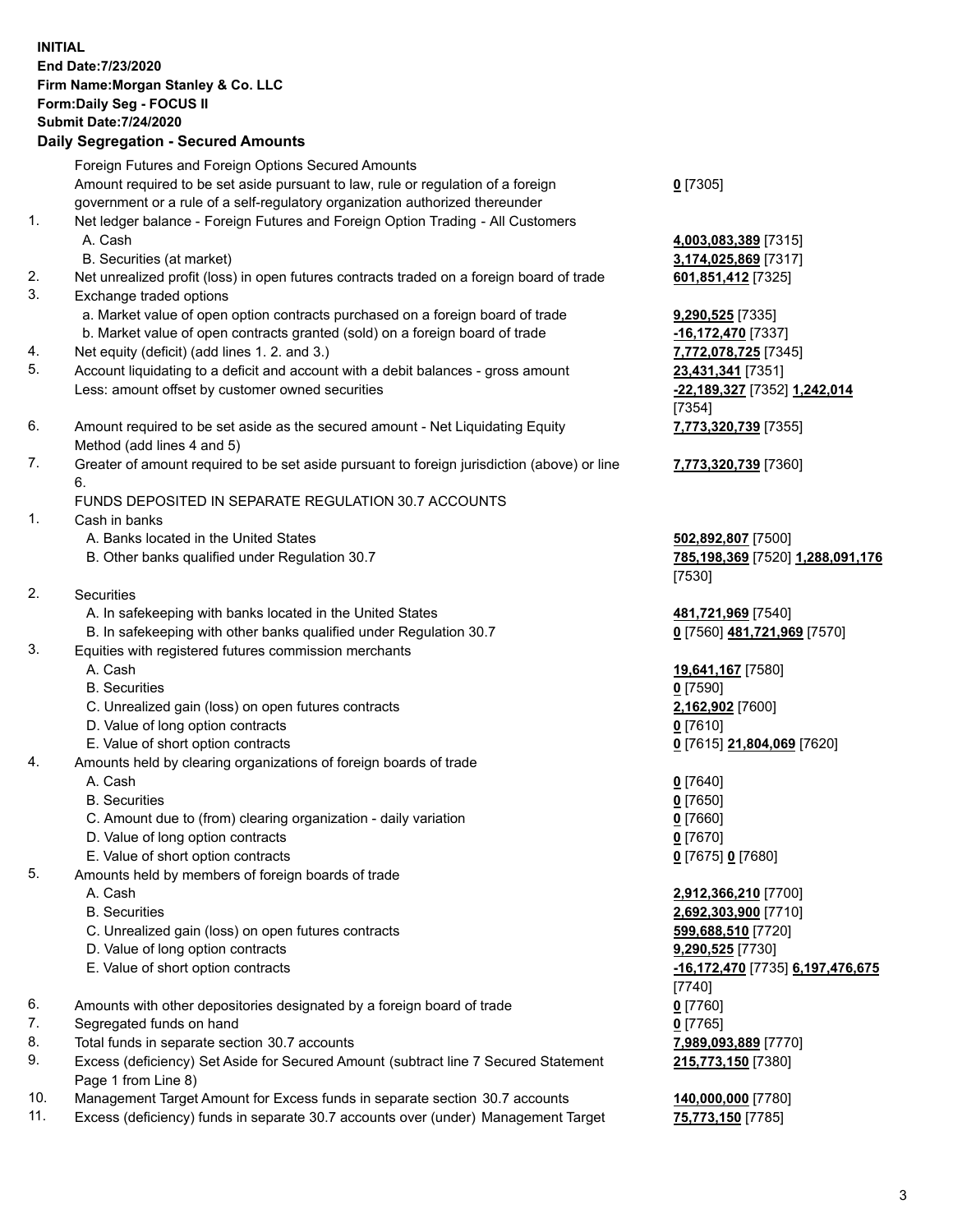**INITIAL End Date:7/23/2020 Firm Name:Morgan Stanley & Co. LLC Form:Daily Seg - FOCUS II Submit Date:7/24/2020 Daily Segregation - Segregation Statement** SEGREGATION REQUIREMENTS(Section 4d(2) of the CEAct) 1. Net ledger balance A. Cash **13,408,606,110** [7010] B. Securities (at market) **8,080,072,633** [7020] 2. Net unrealized profit (loss) in open futures contracts traded on a contract market **3,286,367,925** [7030] 3. Exchange traded options A. Add market value of open option contracts purchased on a contract market **497,876,008** [7032] B. Deduct market value of open option contracts granted (sold) on a contract market **-417,009,542** [7033] 4. Net equity (deficit) (add lines 1, 2 and 3) **24,855,913,134** [7040] 5. Accounts liquidating to a deficit and accounts with debit balances - gross amount **358,533,698** [7045] Less: amount offset by customer securities **-356,683,338** [7047] **1,850,360** [7050] 6. Amount required to be segregated (add lines 4 and 5) **24,857,763,494** [7060] FUNDS IN SEGREGATED ACCOUNTS 7. Deposited in segregated funds bank accounts A. Cash **4,846,009,998** [7070] B. Securities representing investments of customers' funds (at market) **0** [7080] C. Securities held for particular customers or option customers in lieu of cash (at market) **811,434,454** [7090] 8. Margins on deposit with derivatives clearing organizations of contract markets A. Cash **12,521,000,682** [7100] B. Securities representing investments of customers' funds (at market) **0** [7110] C. Securities held for particular customers or option customers in lieu of cash (at market) **7,268,638,179** [7120] 9. Net settlement from (to) derivatives clearing organizations of contract markets **-300,949,470** [7130] 10. Exchange traded options A. Value of open long option contracts **497,876,008** [7132] B. Value of open short option contracts **-417,009,542** [7133] 11. Net equities with other FCMs A. Net liquidating equity **16,291,684** [7140] B. Securities representing investments of customers' funds (at market) **0** [7160] C. Securities held for particular customers or option customers in lieu of cash (at market) **0** [7170] 12. Segregated funds on hand **0** [7150] 13. Total amount in segregation (add lines 7 through 12) **25,243,291,993** [7180] 14. Excess (deficiency) funds in segregation (subtract line 6 from line 13) **385,528,499** [7190] 15. Management Target Amount for Excess funds in segregation **235,000,000** [7194]

16. Excess (deficiency) funds in segregation over (under) Management Target Amount Excess

**150,528,499** [7198]